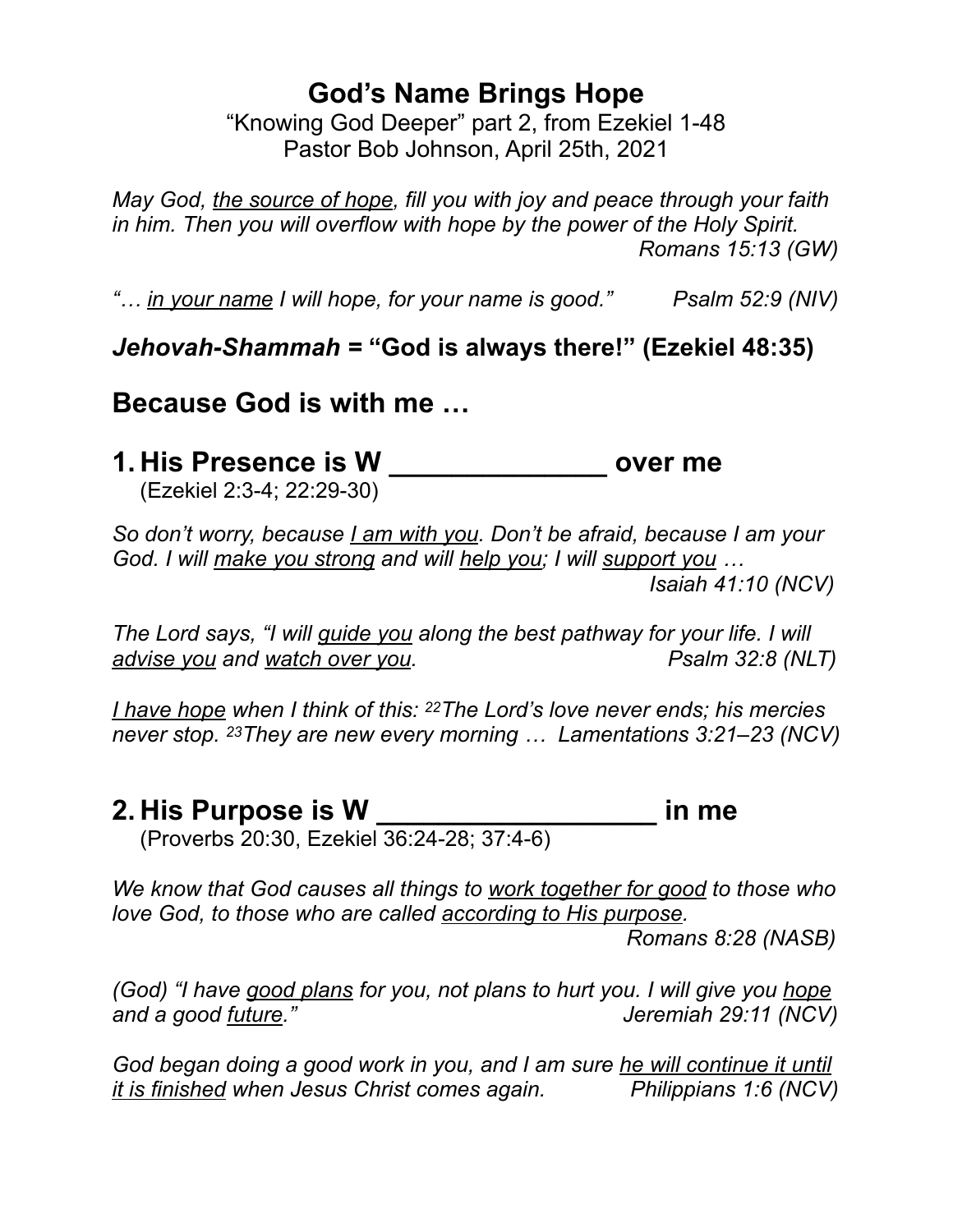*For everything that was written in the past was written to teach us, so that through endurance and the encouragement of the Scriptures we might have hope.* Romans 15:4 (NIV)

# **3. His Place is W \_\_\_\_\_\_\_\_\_\_\_\_\_\_ for me**

(Ezekiel 11:17; 34:12-13)

*I saw the holy city, new Jerusalem, coming down out of heaven from God. Revelation 21:2 (ESV)*

*"Let not your hearts be troubled. Believe in God; believe also in me. … I go to prepare a place for you." John 14:1–2 (ESV)* 

*He will wipe away all tears from their eyes, and there shall be no more death, nor sorrow, nor crying, nor pain. All of that has gone forever. Revelation 21:4 (LB)*

*It is his boundless mercy that has given us the privilege of being born again so that we are now members of God's own family. Now we live in the hope of eternal life because Christ rose again from the dead. 4And God has reserved for his children the priceless gift of eternal life; it is kept in heaven for you … 5And God, in his mighty power, will make sure that you get there safely to receive it because you are trusting him. … 6So be truly glad! There is wonderful joy ahead, even though the going is rough for a while down here. 1 Peter 1:3–6 (LB)*

*I have carried you since you were born; I have taken care of you from your birth. 4Even when you are old, I will be the same. Even when your hair has turned gray, I will take care of you. I made you and will take care of you. I will carry you and save you. 5"Can you compare me to anyone? No one is equal to me or like me. Isaiah 46:3–5 (NCV)*

*Those who hope in the Lord will renew their strength. They will soar on wings like eagles; they will run and not grow weary, they will walk and not be faint. Isaiah 40:31 (NIV)*

**For a free audio or video copy of this message go to GracePointSD.com and/or search Grace Point Church San Diego on your Podcast App**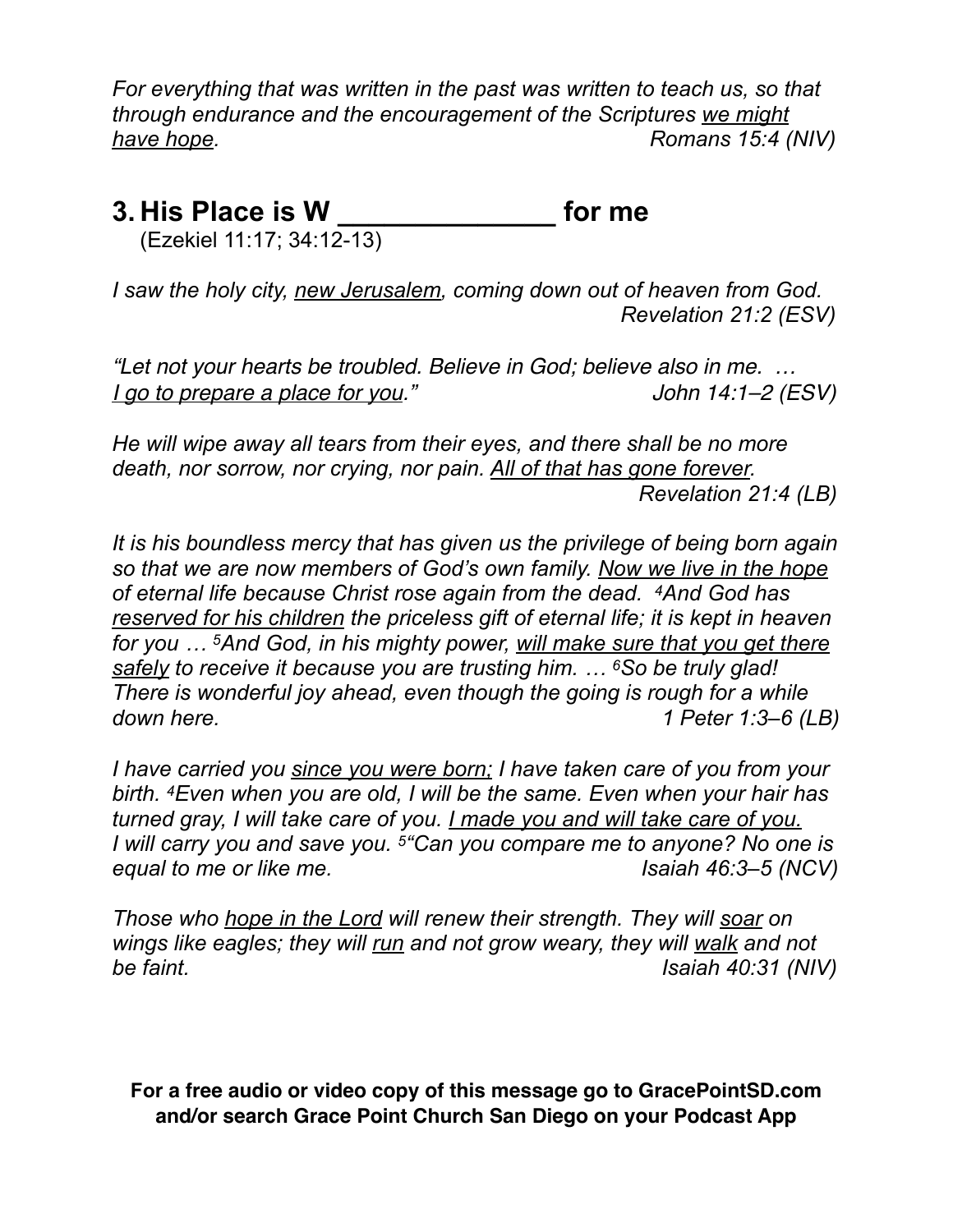## **This Week's GPC Discussion Guide:**

Welcome to the second week our 10 week study and discussion based on our current Sunday series at GPC called, "Knowing God Deeper".

Each week we will read and reflect on of the names of God found in the Old Testament. Each of these names are windows into an aspect of God's character.

The more we understand God's character, the deeper we can know God personally, increase our trust in Him and experience His peace.

It is our prayer at GPC for our Sundays and small groups to provide the encouragement we all need to support each other as we desire to grow closer to God and build friendships in the coming weeks.

Each week, we will be using the same set of questions as we focus in on the ten different names of God that will be the focus of this series.

#### **Getting Started …**

In the last seven days or so, what has encouraged you (big or small) that we can rejoice with you over? … and / or … what has challenged you, stretched you, possibly brought some discouragement your way (big or small) … that we can offer our support and prayers for each other?

#### **Quick Review …**

Let's reflect on this week's name of God, "Jehovah-Shammah" which means "God is present or always there."

From the passages in the Book of Ezekiel that led up to where this name is mentioned in Ezekiel 48:35, and what was taught on Sunday, was there anything you heard for the first time or that caught your attention, challenged you, encouraged you, or stretched your thinking?